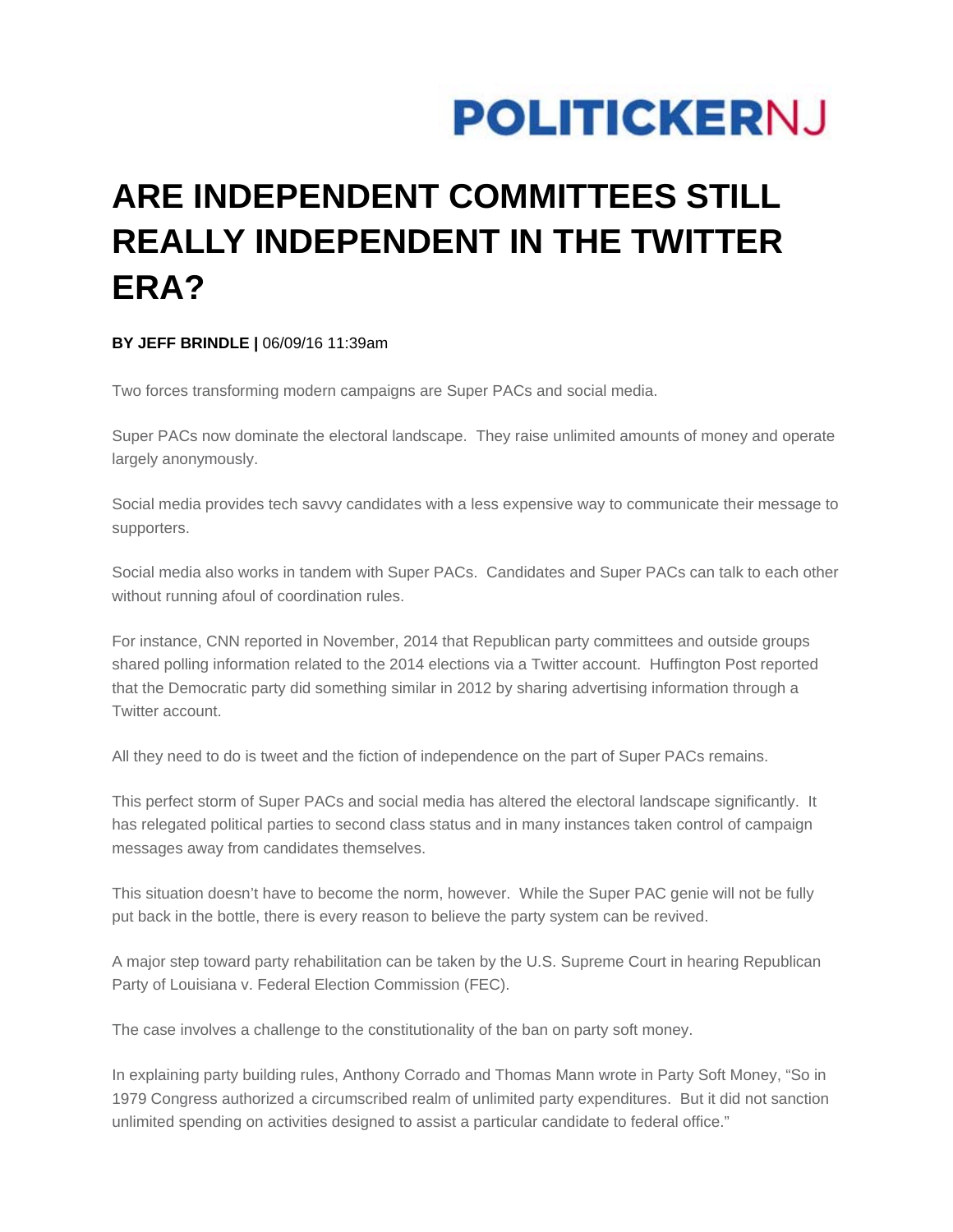The FEC subsequently adopted regulations that liberally interpreted the 1979 amendment to federal campaign finance laws. Those rules would restore to the political parties their inherent role of supporting candidates, and, in turn, usher in a period of soft money.

Having realized that by the 1980's the obituary for political parties had already been written, Herbert Alexander, noted political scientist and member of the Kennedy Commission on campaign costs, celebrated the introduction of soft money.

He said: "Anybody who believes in the two-party system will say that to the extent that soft money is used to register votes and invigorate the parties, then it is a valuable, good use of money in the system."

After observing the positive impact soft money was having, political scientist Majorie Randon Hershey wrote, "State and local parties energized by money, became more involved in campaigns . . . soft money allowed the parties to play more of a role in the most competitive races than had been the case in more than a half a century."

Despite the positive impact of state and federal parties during this period, reformers, who opposed soft money and political parties as far back as 1984, understood the foreign money scandal in 1996 as a reason to push for the elimination of soft money.

Thus the foreign money scandal led to the enactment of the Bipartisan Campaign Reform Act (BCRA) in 2002.

BCRA had unintended consequences. It redirected soft money away from political parties to independent groups like Super PACs.

Between 2002 and 2010, the period prior to the much maligned Citizens United decision, there was more than a 1000 percent growth in independent group activity.

Not long after BCRA went into effect its provisions were challenged in court.

At first the pre-John Roberts Court upheld the strangle hold on political parties imposed by BCRA. But with the Roberts Court, decisions were taken that could be viewed as strengthening the political party system.

In McCutcheon v. Federal Election Commission (FEC), 2014, the U.S. Supreme Court found aggregate contribution limits as applied to donations made to candidates, parties, and PACs, unconstitutional.

A provision in a Congressional appropriations bill in 2014 expanded party fundraising as well.

As a result of these measures candidates and political parties can jointly fundraise by creating numerous accounts.

This arrangement certainly has the potential for strengthening the political party system and offsetting somewhat the influence of independent groups like Super PACs.